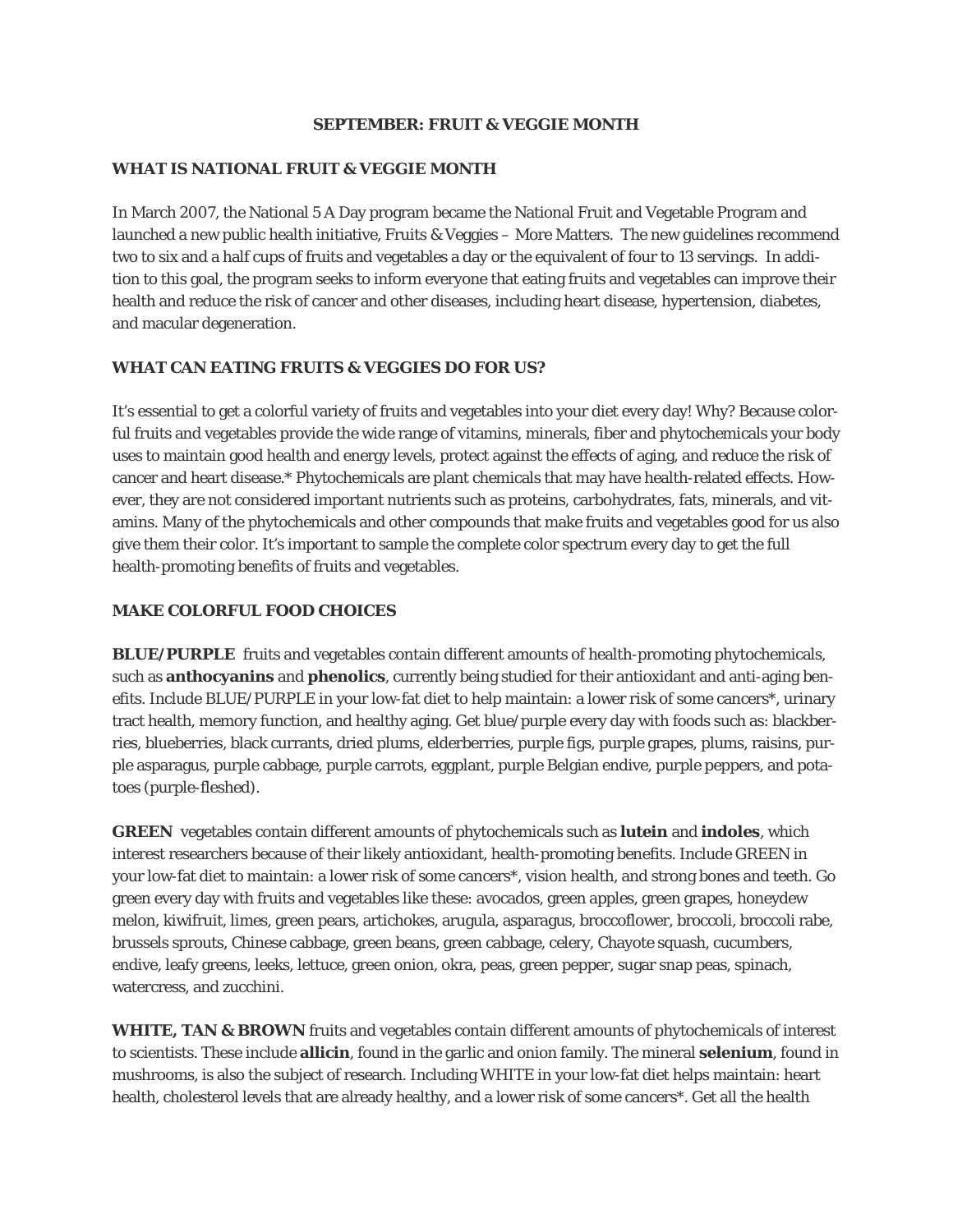benefits of white by including foods such as: bananas, brown pears, dates, white nectarines, white peaches, cauliflower, garlic, ginger, Jerusalem artichoke, jicama, kohlrabi, mushrooms, onions, parsnips, and potatoes (white– fleshed), shallots, turnips, white corn.

**YELLOW & ORANGE** fruits and vegetables contain different amounts of antioxidants such as **vitamin C,** as well as **carotenoids** and **bioflavonoids,** two types of phytochemicals that scientists are studying for their health-promoting potential. Including YELLOW/ORANGE in your low-fat diet helps maintain: a healthy heart, vision health, a healthy immune system, and a lower risk of some cancers\*. Choose yellow/orange fruits and vegetables like: yellow apples. apricots, cantaloupe, yellow figs, grapefruit, golden kiwifruit, lemon, mangoes, nectarines, oranges, papayas, peaches, yellow pears, persimmons, pineapples, tangerines, yellow watermelon, yellow beets, butternut squash, carrots, yellow peppers, yellow potatoes, pumpkin, rutabagas, yellow summer squash, sweet corn, sweet potatoes, yellow tomatoes, yellow winter squash.

Specific phytochemicals in the **RED** group that are being studied for their health-promoting properties include **lycopene** and **anthocyanins**. Include a variety of RED fruits and vegetables in your low-fat diet to help maintain: a healthy heart, memory function, a lower risk of some cancers\*, and urinary tract health. Include red fruits and vegetables in your diet such as: red apples, blood oranges, cherries, cranberries, red grapes, pink/red grapefruit, red pears, pomegranates, raspberries, strawberries, watermelon, beets, red peppers, radishes, radicchio, red onions, red potatoes, rhubarb, tomatoes.

*Note: \* Low-fat diets rich in fruits and vegetables and low in saturated fat and cholesterol may reduce the risk of some types of cancer, a disease associated with many factors.*

## *WAYS TO INCREASE FRUIT & VEGGIE INTAKE*

- Have a fruit or juice at breakfast daily.
- Have a fruit or vegetable snack each day.
- Stock up on dried, frozen, and canned fruits and vegetables.
- Make fruit and vegetables visible in your home.
- Microwave vegetables for dinner.
- Grab an apple, orange, banana, pear, or other piece of portable fruit to eat on the go.
- Snack on raw veggies like baby carrots, pepper strips, broccoli, and celery.
- Pick up ready-made salads from the produce shelf for a quick salad anytime.
- Pile spinach leaves, tomatoes, peppers, and onions on your pizza.
- Add strawberries, blueberries, bananas, and other brightly colored fruits fresh, frozen, or canned — to your waffles, pancakes, or toast.
- Stash bags of dried fruit in your car and at your desk for a convenient snack.
- Stir fresh or frozen vegetables into your pasta, noodles, or omelet.
- Whip up smoothies made from fresh or frozen berries, ice, and yogurt.
- Jazz up your soups or sauces with a can of kidney beans, peas, corn, or green beans.

# *HOW MANY FRUITS & VEGGIES TO EAT A DAY*